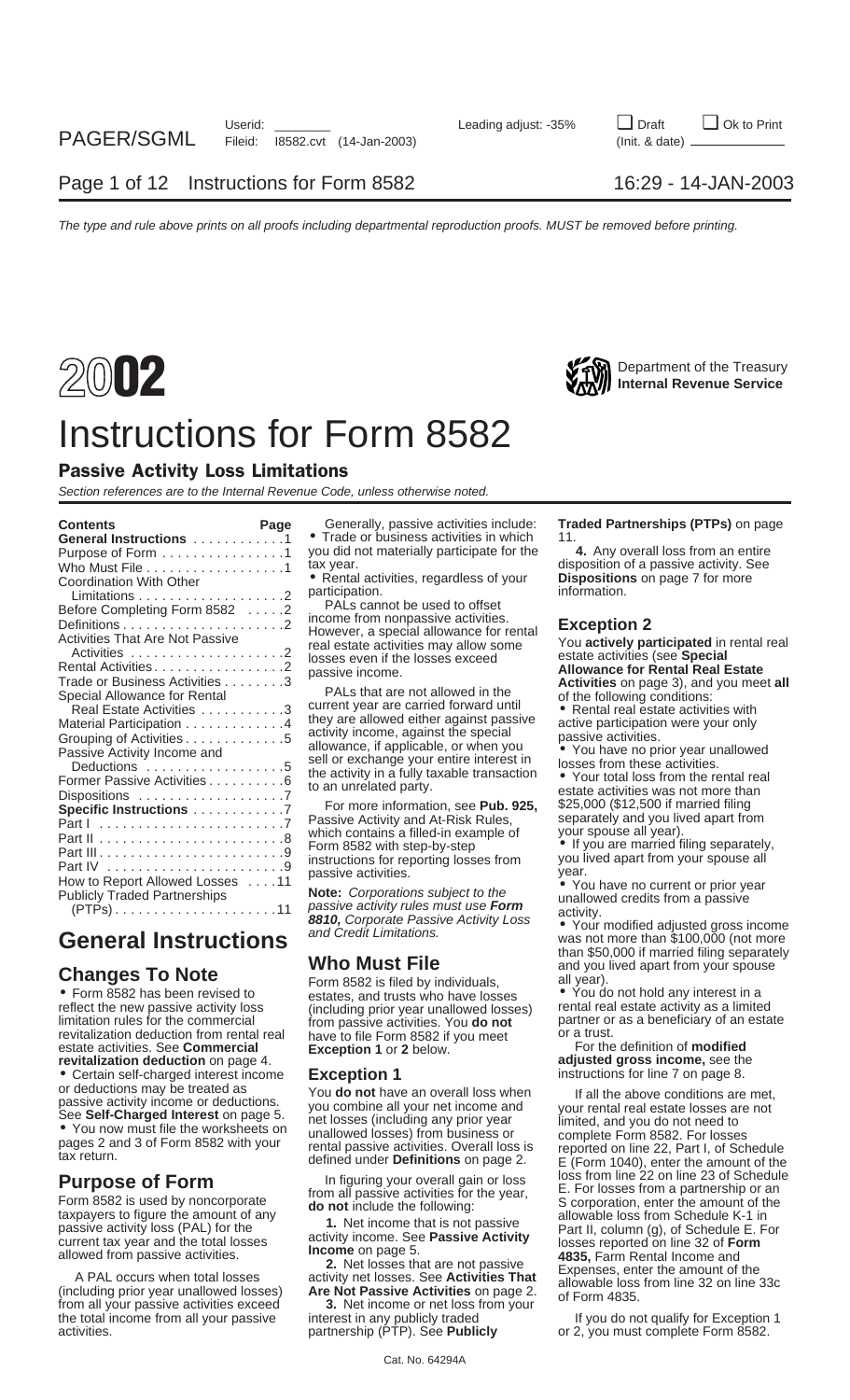# the losses from an activity that were year), some of your income and losses **Limitations** disallowed under the PAL limitations in from the working interest may be

limitations (for example, basis and tax year under section 469(b). See and passive activity deductions.<br>at-risk limitations) **before** they are Regulations section 1.469-1(f)(4) and Temporary Regulations section subject to the passive loss limitations. Pub. 925.<br>Once a loss becomes allowable under enterial control of a dwelling unit you Once a loss becomes allowable under **4.** The rental of a dwelling<br>these other limitations you must **Activities That Are Not** used as a residence if section these other limitations, you must **Activities That Are Not** the at-risk rules. Also, capital losses **1.** Trade or business activities in a number of days that exceeds the that are allowable under the passive which you materially participated for the **greater of** 14 days or 10% of t loss rules may be limited under the tax year.<br>
capital loss limitations of section 1211.<br>
Percentage depletion deductions that which you materially participated if you **5**. An activity of trading personal<br>
are allowable un

(beginning on this page).

Except as otherwise indicated, the rental, operation, management, leasing, used by customers or held for use by<br>following terms in these instructions are or brokerage trade or business. Customers and the gross income (or following terms in these instructions are or brokerage trade or business.<br>defined as shown below. Services you performed as an

**Net income** means the excess of<br>current year in a real property trade or business<br>deductions from the activity. This<br>includes any current year gains or<br>losses from the disposition of assets or<br>losses from the disposition

activity over the "net income" from the tax year. If the activity over the "net income" from the tax year. If the activity activity or the prior year unallowed If, however, your liability was limited involves renting more losses from the activity plus the "net

Regulations section 1.469-1(f)(4) and Temporary Regula<br>Pub. 925. **Pub. 925.** and Temporary sections sections sections sections and Temporary Regulations sections and

• Trade or Business Activities if your hours of services in real property trades activity is a trade or business activity or businesses in value of the property trades activities may be subject to limitations (page 3).<br>
•

the renting of tangible property<br>
(beginning on this page).<br>
• **Material Participation** (page 4).<br>
• **Channel Participation** (page 4).<br>
• **Grouping of Activities** (page 5).<br>
• **Grouping of Activities** (page 5).<br>
• **Comple** 

Iosses on Form 8582, read the other spouse.<br>
instructions for Worksheets 1, 2, and 3<br>
(beginning on page 7). and 3<br>
(beginning on page 7).<br> **Exercises From the Activities** on page 3<br>
any real property development,<br>
redevel **Definitions** medevelopment, construction, activity is a rental activity if the **Definitions**<br>**In the activity of the construction, acquisition, conversion, trangible property (real or personal) is** Services you performed as an dexpected gross income) from the<br>employee are not treated as performed dectivity represents amounts paid (or to

an interest in the activity.<br> **Note:** If an activity qualifies for the<br>
the activity. The interest in the activity.<br>
Were deductions over current year<br>
the activity is not a rental activity if:<br>
loss, the prior year unallo

acuvity.<br>**Overall loss** means the excess of the dividing the total number of days in all case, it does not matter whether you prior year unallowed losses from the materially participated in the activity for rental periods by the number of rentals activity over the "net income" from the the tax year.

**Coordination With Other Prior year unallowed losses** means to a limited partner interest during the the losses from an activity that were year), some of your income and losses Generally, PALs are subject to other a prior year and carried forward to the treated as passive activity gross income<br>limitations (for example, basis and tax year under section 469(b). See and passive activity deductions.

determine whether the loss is limited **Passive Activities** 280A(c)(5) applies. This section applies<br>
280A(c)(5) applies. This section applies under the passive loss rules. See **Form Passive ACUVILIES** if you rented out a dwelling unit that you<br>6198, At-Risk Limitations, for details on The following are not passive activities: also used as a home during the yea **6198,** At-Risk Limitations, for details on The following are **not** passive activities: also used as a home during the year for the at-risk rules. Also capital losses **1** Trade or business activities in a number of days th that are allowable under the passive which you materially participated for the **greater of** 14 days or 10% of the

are allowable under the passive loss were a "real estate professional" for the property for the account of owners of<br>rules may be limited under section tax year. You were a real estate interests in the activity. For purpos Fules may be limited under section<br>
613A(d).<br>
613A(d).<br> **Before Completing Form**<br>
8582<br>
To find out if your activity is treated as a you materially participated and<br>
To find out if your activity is treated as a you materia

To find out if your activity is treated as a you materially participated **and** Generally, income and losses from<br>passive activity, read: **b.** You performed more than 750 these activities are not entered on Form<br>**Trade or B** 

through 7).<br>To find out how to enter income and<br>Iosses on Form 8582, read the into account services performed by the of the property is not treated as a rental<br>Iosses on Form 8582, read the other spouse.<br>A provide the prop

activity or the prior year unallowed If, however, your liability was limited involves renting more than one class of losses from the activity plus the "net" for part of the year (for example, you property, multiply the ave loss" from the activity. converted your general partner interest customer use of each class by the ratio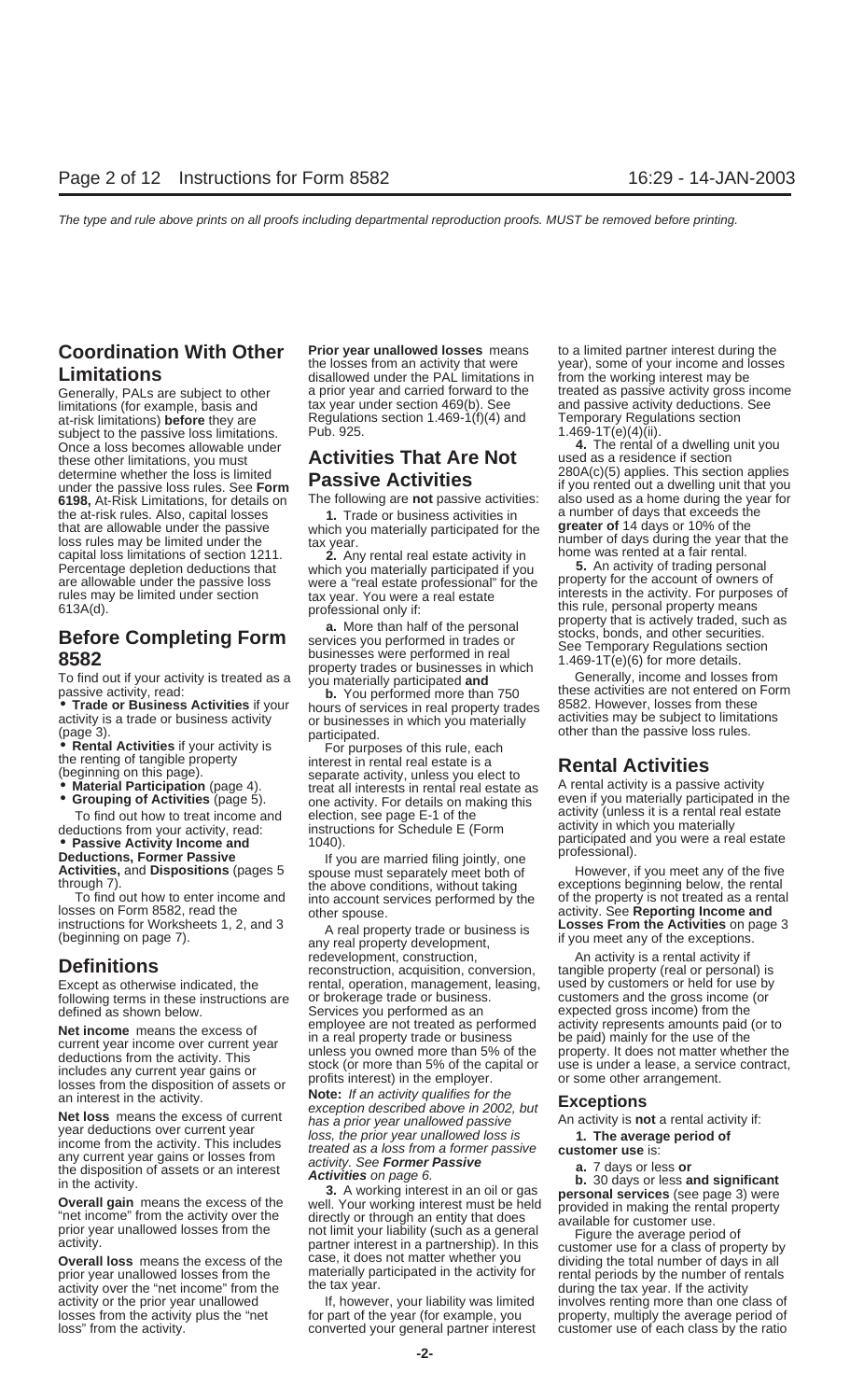of the gross rental income from that **Example.** If a partner contributes **Trade or Business** class to the activity's total gross rental the use of property to a partnership,

To determine if personal services are<br>
significant, all relevant facts and<br>
significant, all relevant facts and<br>
circumstances are taken into<br>
circumstances are taken into provided in the activity is the partiers<br>
or of t

incidental to a nonrental activity.<br>
The rental of property is incidental to a nonrental activity in which you did not materially seate activity, you may be able to<br>
investment of property is incidental to<br>
a participate,

5. You provide property for use in a<br>
nonrental activity of a partnership,<br>
Subsetted and the motion attively participate, activities of<br>
Subsetted and the motion of a partnership,<br>
Subsetted a componently, and other detai the partnership, S corporation, or joint See the instructions for Worksheets You are not considered to actively

none of the partner's distributive share

Significant personal services include investment under section only services performed by individuals. To a guaranteed payment under section only services performed by individuals. To determination of whether To determine

The rental of property is incidental to a PTP or if any of the rules described<br>a trade or business activity if:<br>**a.** You owned an interest in the **lncome** on page 6 apply. See the PTP that made an election to treat the tru

customer use equals the sum of these of partnership income is income from a<br>class-by-class average periods rental activity unless the partnership is activity (other than a rental activity or<br>weighted by gross income. See e

**a.** You owned an interest in the **the come** on page 6 apply. See the PTP that made an election to treat the trust<br>trade or business activity during the tax rules beginning on page 11.<br>year;<br>**b.** The rental property was ma

of the 5 preceding tax years; and<br> **c.** The gross rental income from the<br>
property is less than 2% of the smaller<br>
of the unadjusted basis or the FMV of<br>
the property.<br>
Lodging provided for the employer's<br>
Lodging provided

Employee's spouse of dependents is<br>
incidental to the activity or activities in<br>
which the employee performs services.<br> **4.** You customarily make the rental<br>
property available during defined<br>
business hours for nonexclusi business hours for nonexclusive use by<br>
Worksheet 3 is for passive rental must be made by both the executor (if<br>
The executor (if various customers.<br>
The executor (if various customers.<br>
The executor (if various customers.

venture. **1, 2, and 3 beginning on page 7.** participate in a rental real estate activity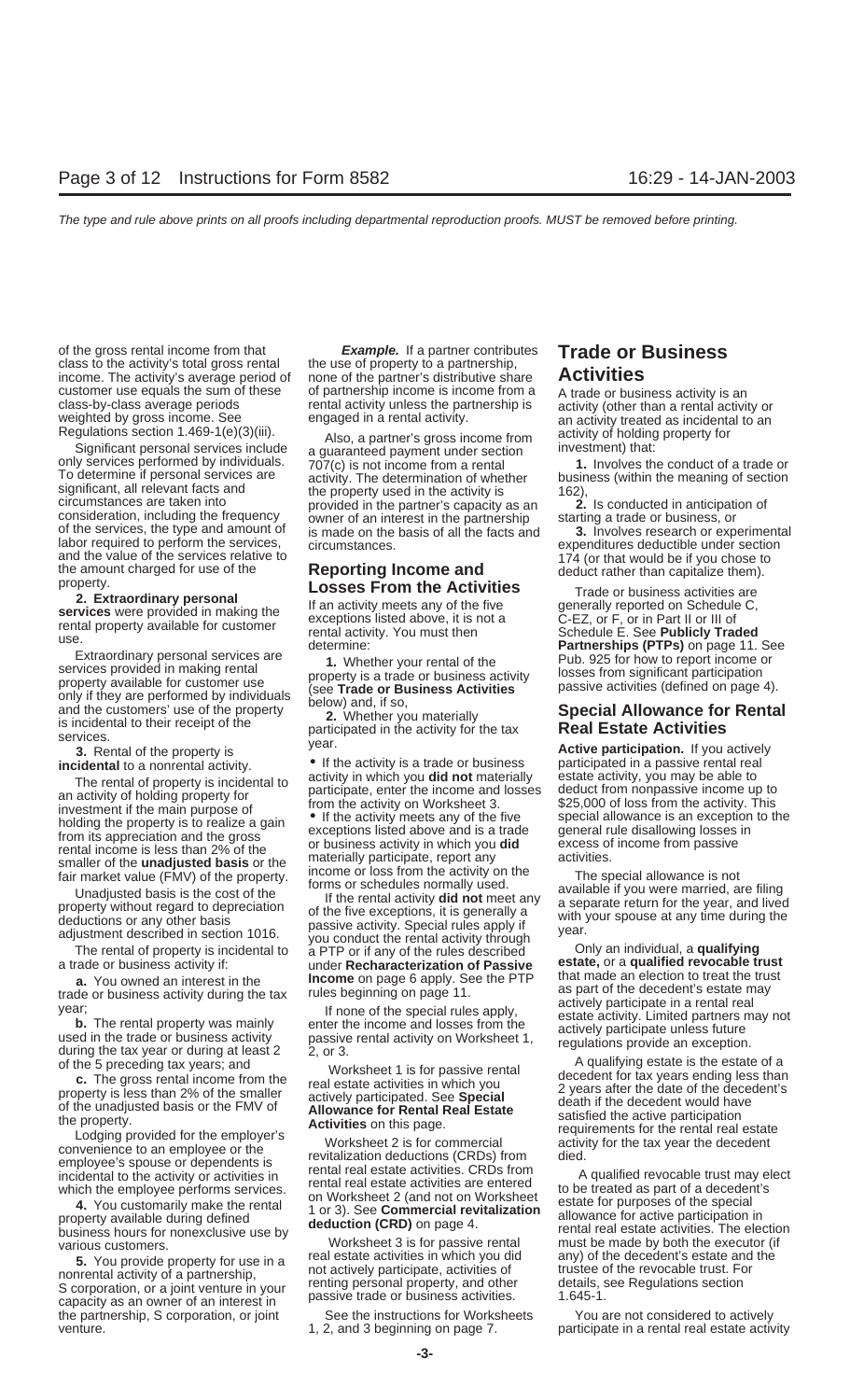interest) in the activity was less than year, and you participated at least as year, and you participated at least as 10% (by value) of all interests in the **Material Participation** much as any other individual (including

participated in making management does not matter. However, work is **not** the individual business.<br>
decisions or arranged for others to participation if:<br>
provide services (such as repairs) in a **e** It is not work that an provide services (such as repairs) in a  $\bullet$  It is not work that an owner would any trade or business activity in which is not work that an owner would any trade or business activity in which significant and bona fide sens significant and bona fide sense. customarily do in the same type of

- 
- 
- 
- 

participation rules, use Worksheet 1

real estate activities figured without more than 500 hours. However, for purposes of the regard to the CRD (Part II). Any **2.** Your participation in the activity material participation tests, you a regard to the CRD (Part II). Any **2.** Your participation in the activity material participation tests, you are not allowance is available for the CRD from the participation in the activity of all were a general partner in the rental real estate activities (Part III). individuals (including individuals who partnership at all times during the See the instructions for Worksheet 2 on did not own any interest in the activity) partnership's tax year ending with or page 8. For general information about for the year. The same within your tax year (or, if shorter,

interest (including your spouse's 4562 and section 1400I. more than 100 hours during the tax

10% (by value) of all interests in the<br>activity. Active participation is a less<br>stringent requirement than material<br>participation (see Material<br>participation (see Material<br>participation (see Material<br>participation (see Mat

• Approving new tenants, the work was to avoid the disallowance of the material participation the Deciding on rental terms,  $\bullet$  Deciding on rental terms, • Deciding on rental terms, of losses or credits from the activity vertextle or rental terms, the story of losses or credits from the activity.

expenditures, and<br>
• Other similar decisions.<br>
The **maximum special allowance**<br>
is:<br>
• \$25,000 for single individuals and<br>
• \$25,000 for single individuals and<br>
is:<br>
• \$25,000 for single individuals and<br>
married individua which the surviving spouse qualified. appointment books, calendars, or

If you qualify under the active active activity you spouse during the tax year in an and of the activity (regardless of whether<br>If you qualify under the active activity you own may be counted as the individual was compensa and see page 7 of the instructions. your spouse did not own an interest in<br>Commercial revitalization deduction the activity and whether or not you and

for the tax year was substantially all of  $\qquad$  treated as a limited partner if you also

if at any time during the tax year your the CRD, see the Instructions for Form **3.** You participated in the activity for

Management decisions that may count activity and **hours** during the year and in which you as active participation include: • One of your main reasons for doing did not materially participate under any<br>• Approving new tenants, the work was to avoid the disallowance of the material participation tests (other

**5.** You materially participated in the activity for any 5 (whether or not

• \$12,500 for married individuals who purpose, reasonable means include, and involves the personal service but are not limited to, identifying activity if it involves the performance of and lived apart from their spouses a and lived apart from their spouses at all<br>times during the tax year.<br>
• \$25,000 for a qualifying estate<br>
• \$25,000 for a qualifying estate<br>
hours spent performing the services accounting, actuarial science, • \$25,000 for a qualitying estate bours spent performing the services accounting, actuarial science,<br>reduced by the special allowance for during that period, based on performing arts, or consulting or in any<br>which the surv **Modified adjusted gross income**<br>**Initation** If your modified adjusted<br>**Tests for investors** West dans as a factor.

**Ilmitation.** If your modified adjusted<br>
Tests for investors. Work done as an factor. T, Based on all the facts and<br>
group (effind on page 8) is investor in an activity is not treated as<br>
for 30,000 or less (\$50,000 or les

**Commercial revitalization deduction**<br> **CRD).** The special \$25,000 allowance<br>
for the CRD from rental real estate<br>
activities is not subject to the active<br>
participation rules or modified adjusted<br>
participated for the tax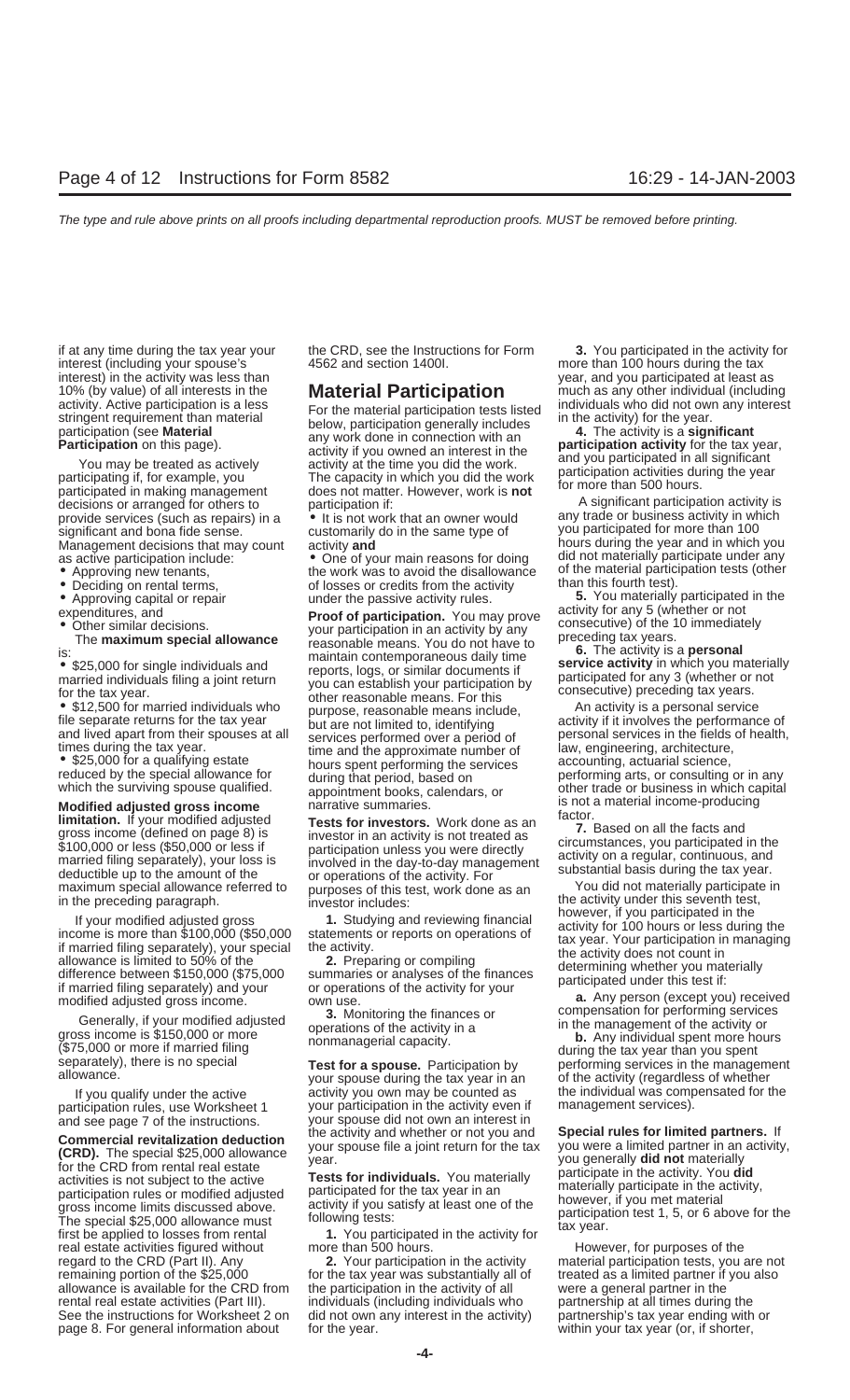interest). increast inappropriate. in the mallowed losses or any gain or loss in appropriate.

A limited partner's share of an<br>electing large partnership's taxable<br>income or loss from all trade or<br>business and rental activities is treated<br>as income or loss from the conduct of a<br>as income or loss from the conduct of

real property used in the activity would<br>
meet the estate tax rules for special **a.** The rental activity is insubstantial separately to you, and the gross<br>
valuation of farm property passed from relative to the trade or bu relative to the trade or business activity income or deduction is passive activity<br>a qualifying decedent. See Temporary or vice versa or gross income or a passive activity<br>Requilations section 1.469-5T(h)(2) **b.** Each owne

business activities or rental activities versa).<br>
may be treated as a single activity if the **3.** Any activity with another activity **Self-Charged Interest**<br>
activities make up an appropriate in a different type of busines

**Example.** You have a significant we fach other,<br>
ownership interest in a bakery and a<br>
movie theater in Baltimore and in a<br>
bakery and a movie theater in<br>
bakery and a movie theater in<br>
bakery and a movie theater in<br>
bake may be more than one reasonable<br>
method for grouping your activities. For activities grouped together by the<br>
instance, the following groupings may partnership or corporation.<br>
To figure your overall gain or loss<br>
To figur

- 
- 
- 

Once you choose a grouping under

during the portion of the partnership's that grouping in later tax years unless a **Example.** If your passive activity is tax year in which you directly or material change in the facts and reported on Schedule C, C-EZ, E, or F, indirectly owned your limited partner circumstances makes it clearly and the activity has no prior year

Regulations section 1.469-5T(h)(2). **b.** Each owner or the trade or deduction (respectively), include that business activity has the same amount in the net income or net loss Estates and trusts. The PAL<br>
limitations apply in figuring the<br>
limitations apply in figuring the<br>
distributable net income and taxable<br>
income of an estate or trust. See<br>
Temporary Regulations section<br>
1.469-1T(b)(2) and

- 
- 

Four separate activity, or income and passive activity deductions<br>Four separate activities. to figure your net income or net loss Passive activity income includes all<br>Once you choose a grouping under from all passive activ these rules, you must continue using passive activity. The passive parameters of including (with certain exceptions

activity.<br>
Special rules for certain retired or<br>
disabled farmers and surviving<br>
spouses of farmers. Certain retired or<br>
disabled farmers and surviving<br>
spouses of farmers. Certain retired or<br>
disabled farmers and survivin

**ENTION** prior year unallowed losses from 1.469-11(b)(z) and (3). The fulles for<br>determining material participation for<br>this purpose have not yet been issued.<br>**Grouping of Activities**<br>Generally, one or more trade or<br>denerally, one or more trade or<br> $\begin{array}{ccc}\n\text{the pastive$ 

economic unit of the measure method which you hold an interest as a limited<br>economic unit of the measure method which you hold an interest as a limited<br>rules. Whether activity energy and definited entergy and the determine

 $\overline{P}$  To figure your overall gain or loss from<br> **Passive Activity Income** all passive activities or any passive<br>
activity take into account only passive • A single activity, and a bakery<br>
• A movie theater activity and a bakery<br>
• A Baltimore activity, and a bakery<br>
• A Baltimore activity, and a bakery<br>
• A Baltimore activity and a bakery<br>
• A Baltimore activity and a bake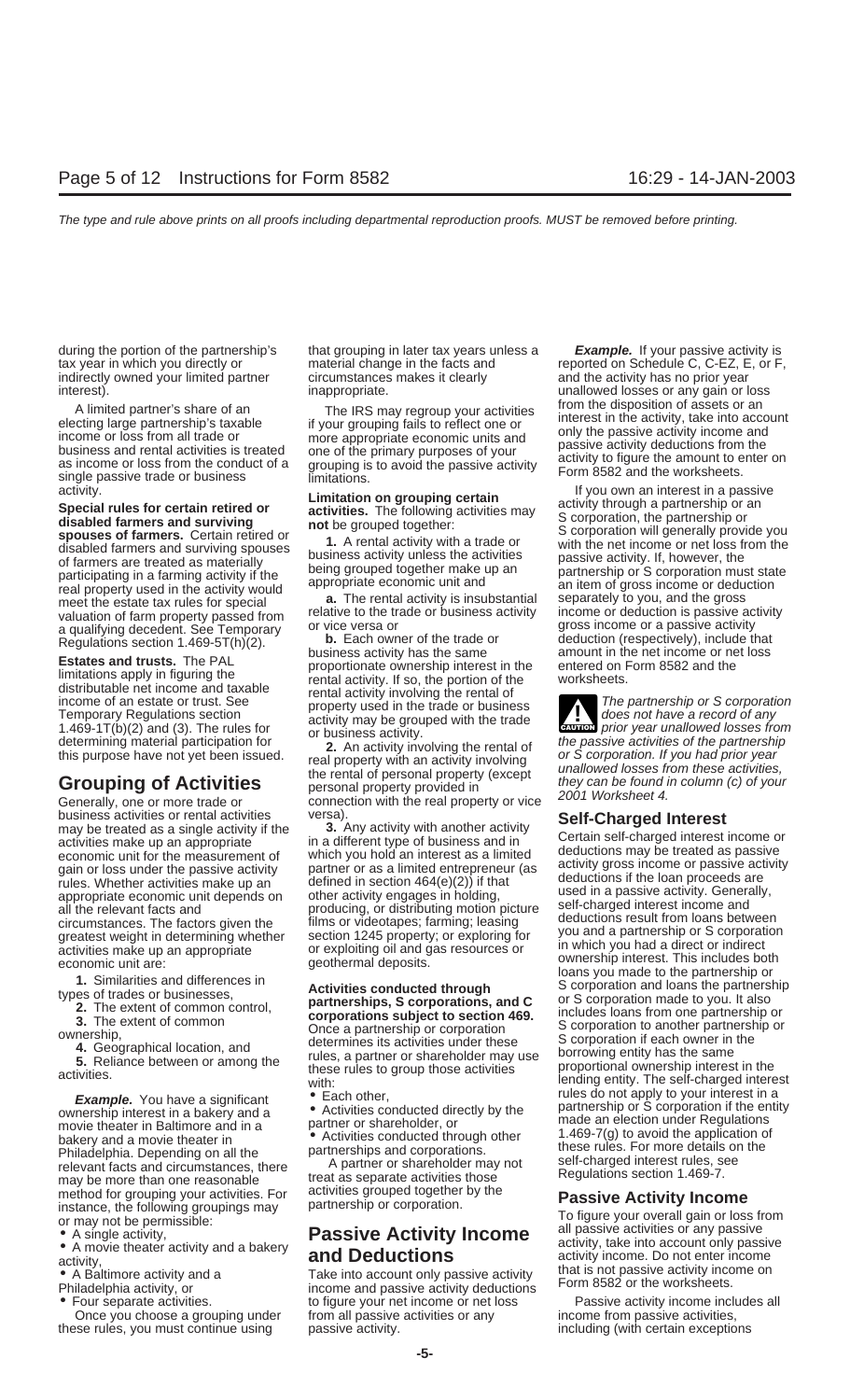described in Temporary Regulations discharged the debt was not properly passive activity deduction) or interest section 1.469-2T(c)(2) and Regulations allocable under Temporary Regulations expense properly allocable under<br>section 1.469-2(c)(2)) gain from the section 1.163-8T to passive activities. Temporary Regulations section section 1.469-2 $(c)(2)$  gain from the disposition of an interest in a passive<br>
activity or of property used in a passive **Recharacterization of** example, qualified home mortgag activity or of property used in a passive **Recharacterization of** example, qualified home mortgage activity at the time of the disposition.<br>**Passive Income Prophetic income** interest and capitalized interest

assive activity income), underlus,<br>
annuities, and royalties not derived in<br>
the ordinary course of a trade or<br>
business, and gain or loss from the corporation), see Pub. 925 to find out<br>
business, and gain or loss from th business, and gain or loss from the corporation), see Pub. 925 to find out 67.<br>
disposition of property that produces how to report net income or loss from • Charitable contribution deductions. portfolio income or is held for<br>investment (see section 163(d)(5)). See see Temporary Regulations section percentage depletion carryovers under investment (see section 163(d)(5)). See see Temporary Regulations section<br>Temporary Regulations section department carry and Regulations section Temporary Regulations section 1.469-2T(f) and Regulations section section 613A(d), and capital loss 1.469-2(f).<br>1.469-2T(c)(3). carryovers.

• Personal service income, including may be subject to the net income salaries, wages, commissions,  $\frac{1}{100}$  recharacterization rules. self-employment income from trade or <br>business activities in which you activities defined on page 4.<br>materially participated for the tax year, <br>expended of property if less than 30% of adjustments allocated to activities o

deferred compensation, taxalle social the unadjusted basis of the property is<br>
security and phase remonent benefits.<br>
Security and payments from partnerships to<br>
the Passive equity-financed lending<br>
and payment for partner

Regulations section 1.469-2T(f) and  $1.469-1(f)(4)$ . Segulations section 1.469-2(f). See  $8582$  and the applicable worksheets.

activity at the time of the disposition. **Passive Income**<br>
Passive activity income does not<br>
include the following:<br>
• Income from an activity that is not a<br>
passive activity that is not a<br>
passive activity.<br>
• Conses fro

materially participated for the tax year, <br>deferred compensation, taxable social the unadjusted basis of the property is than passive activities. See Temporary

property.<br>
All rules in prior tax years and carried<br>
Any income treated as not from a<br>
passive activity under Temporary<br>
passive activity under Temporary<br>
Regulations section 1.469-2T(f) and<br>  $\frac{1.469-1(f)(4)}{1.469-1(f)(4)}$ .

**Recharacterization of Passive** Passive activity deductions include<br> **Income** on this page **Passive** Passes from a disposition of property From a coveral dispession of property<br> **CONFIGUATE CONFIDENT CONFIDENT CONFIDENT CONFIDENT CONFIDENT CONFIDENT CONFIDENT CONFIDENT.<br>
PIP.<br>
Coverall gain from any interest in a passive activity at the time of<br>**  $\bullet$  **State, l** 

Ioss was not treated as a passive interest expense) that are clearly and<br>activity deduction. directly allocable to portfolio income. To report a disposition of a former<br>Cancellation of debt income to the Cancellation of de

self-charged interest treated as a

• Alaska Permanent Fund dividends. Income from the following sources • Deductions and losses that would <br>• Personal service income, including in may be subject to the net income in thave been allowed for tax years recharacterization rules. beginning before 1987, but for basis or<br>• Significant participation passive at-risk limitations.

• Cancellation of debt income to the • Interest expense (other than passive activity, follow the rules under extent that at the time the debt was self-charged interest treated as a **Dispositions** on page 7.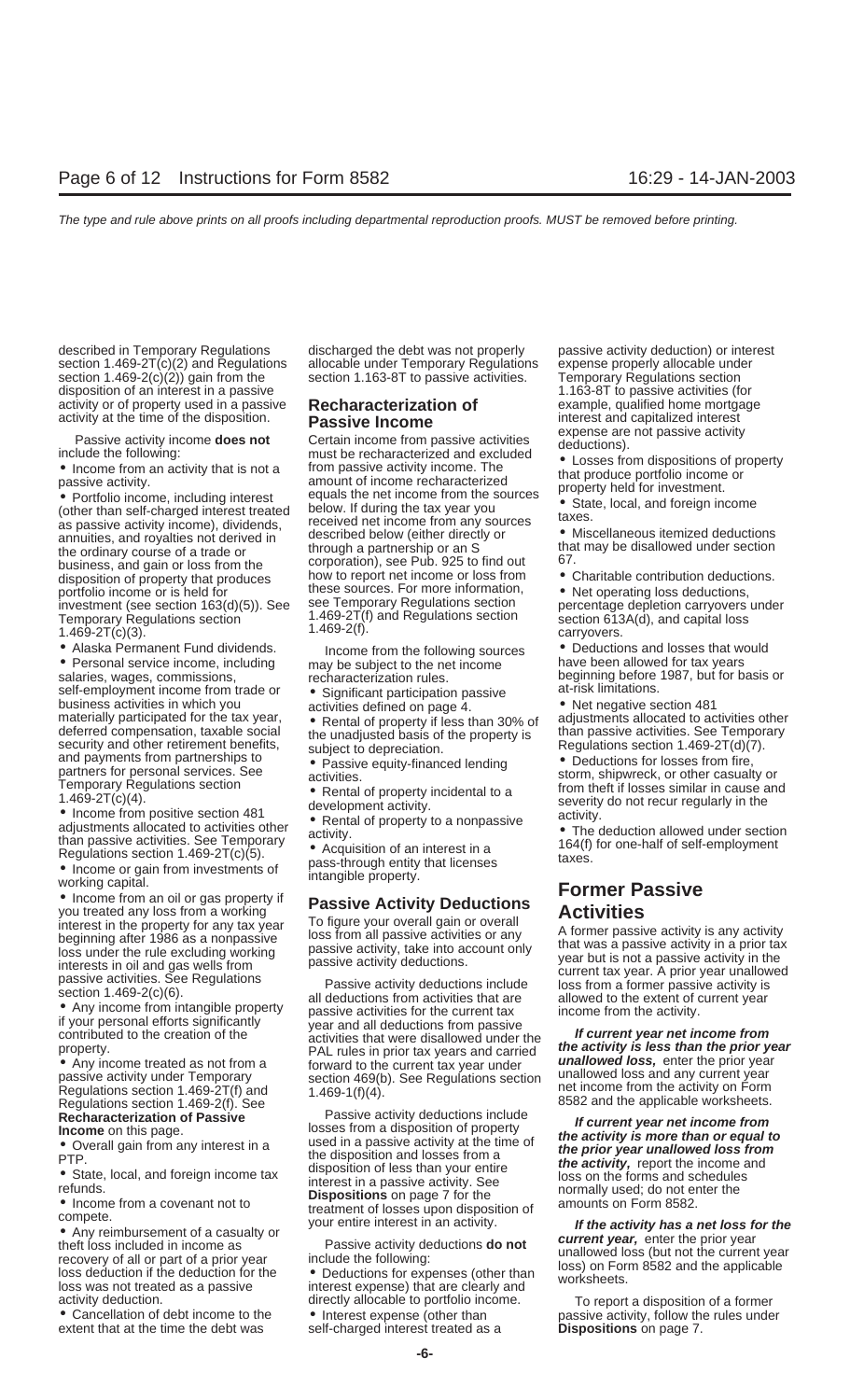If you disposed of your entire interest in adjusted gross income for line 7 of of the activity disposed of. a passive activity or a former passive Form 8582, be sure to take into activity to an unrelated person in a **fully** account the overall loss from the **taxable transaction** during the tax

loss (which **does not** include losses and a \$12,650 prior year allowed in prior years) by the following unallowed loss. You have an overall allowed in prior years) by the following unallowed loss. You have an overall fraction:<br>fraction: gain from the disposition (\$15,525 –

net income or loss and prior year  $\frac{1,115}{2}$ . unallowed losses from the activity. All Because you have an overall loss of Worksheet 1 **unless** you actively the net income and losses are reported \$2.445 after combining the gain and participated in the activity in **both** the net income and losses are reported \$2,445 after combining the gain and on the forms and schedules normally losses, none of the amounts are on the forms and schedules normally losses, none of the amounts are year the loss arose **and** the current tax<br>used. entered on Worksheet 3 or on Form year. If you did not actively participate

Combine all income and losses<br>(including any prior year unallowed<br>losses) from the activity for the tax year<br>to see if you have an overall gain or  $\begin{array}{c} 8582. \\ \text{Year} \\ \text{Year} \\ \text{Year} \\ \text{Year} \\ \text{Year} \\ \text{Year} \\ \text{34,445} \\ \text{3330 + $1,11$ 

If you have an overall gain from a passive activities to report on Form partnership interest.<br>
active participation rule and must use<br>
8582 include the income losses and extent of the matter of the matter of the must use prior year unallowed losses on **Disposition of Less Than an** prior year unallowed losses on **Disposition of Less Than an Column (A)** Worksheet 1, 2, or 3. **Entire Interest** income from each activity. Enter the

income and losses (including any prior activity are treated as part or the net<br>year unallowed losses) on the forms income or net loss from the activity for current year profit of \$5,000 and a<br>and schedules normally used an and schedules normally used and do the current year. Form  $4797$  gain of  $\frac{32}{2}$  not include the income or losses on the **Note:** A disposition of less than  $\frac{37,000}{2}$  in column (a).

If you have an overall loss when you **does not** trigger the allowance of prior loss for each activity. Do not enter any combine the income and losses, do not year unallowed losses. use the worksheets or Form 8582 for **Disposition of substantially all of an** column. Enter the total of column (b) on the activity. All losses (including prior **activity.** You may treat the disposition line 10 of Form 8582.<br>year unallowed losses) are allowed in cof substantially all of an activity as a let an activity has net income on on year unallowed losses) are allowed in of substantially all of an activity as a If an activity has net income on o<br>
full. Report the income and losses on separate activity if you can prove with form or schedule and a net lo full. Report the income and losses on separate activity if you can prove with

**Dispositions** An overall loss from an entire **1.** The prior year unallowed losses,<br>disposition of a passive activity is a if any, allocable to the part of the disposition of a passive activity is a **Disposition of an Entire the compassive loss if you have an** activity disposed of and<br> **Interest Company** and address from all other passive **1.** The net income or loss for the and **Interest interest** 

retains activity or the section of the activity.<br>
year, your losses allocable to the<br>
the PAL rules.<br>
A fully taxable transaction is a<br>
A fully taxable transaction is a<br>
A fully taxable transaction is a<br>
A fully taxable tr France in which you recognize all<br>respection in which you recognize all<br>respection a gain of the gain is section<br>1231 gain reported on Form 4797, Part Use Part I to combine the net income<br>If you are using the installment I If you are using the installment I, and \$8,225 is ordinary recapture and net loss from all passive activities<br>
I, and \$8,225 is ordinary recapture and net loss from all passive activities<br>
Income reported on Form 4797, Par disposition, figure the loss for the  $\sigma$  On line 23 of Schedule E (Form 1040),  $\sigma$  2002.<br>Current year that is not limited by the you report a total loss of \$15,450, **Note:** See Pub. 925 for examples current year that is not limited by the you report a total loss of \$15,450, **Note:** See Pub. 925 for exam<br>PAL rules by multiplying your overall which includes a current year \$2,800 showing how to complete the PAL rules by multiplying your overall which includes a current year \$2,800 showing how<br>loss (which **does not** include losses and a \$12,650 prior year worksheets. gain from the disposition (\$15,525 – **Worksheet 1 filteration: \$15,450 = \$75).** Individuals and qualifying estates who

Unrecognized gain as of the beginning activities reportable on Form 8582, you activities must include the income or<br>of the current year make the following entries on the form the eactivities in Worksheet

**Reporting an Entire Example 2. Activity with overall** activities (with or without active<br> **Rignonition on Schadule Dev** loss. You sell your entire interest in an participation). Use Worksheet 3 to **Disposition on Schedule D or**<br> **Solution** Schedule D or<br> **Form 4797** wour only passive activity for a gain of the emounts (other than CRDs)<br>
If you completely dispose of your entire<br>
interest in a passive activity or a fo passive activity or a former<br>passive activity, you may have to report Schedule E prior year unallowed loss of **Note:** Do not enter a prior year<br>passive activity, you may have to report Schedule E prior year unallowed loss

entered on Worksheet 3 or on Form year. If you did not actively participate<br>8582. *n* hoth years, enter the prior year

to see if you have an overall gain or  $$4,445$  on Schedule E, Part II, column Married individuals who file<br>loss. (i), and the \$2,000 gain on the sale on separate returns and lived with Senate of the Section of the sale of the sale of the sale of the sparate returns and lived with<br>
Schedule D, in either Part I or Part II, **ENDIES** their spouses at any time during passive activity and you have other depending on how long you held the the tax year do not qualify under the passive activity and you have other partnership interest.

If this is your only passive activity or Gains and losses from the disposition total of column (a) on line 1a of Form<br>a former passive activity, report all of less than an entire interest in an 8582.<br>income and losses (inc

not include the income or losses on the **Note:** A disposition of less than **Note:**  $\frac{1}{2}$  and  $\frac{1}{2}$  and  $\frac{1}{2}$  and  $\frac{1}{2}$  and  $\frac{1}{2}$  and  $\frac{1}{2}$  and  $\frac{1}{2}$  and  $\frac{1}{2}$  and  $\frac{1}{2}$  and  $\frac{1}{2}$  and

Gain recognized in the current year Because you had other passive actively participated in rental real estate<br>activities reportable on Form 8582 you activities must include the income or Worksheet 1. You enter the \$15,525 1 to figure the amounts to enter on lines  $\frac{1}{10}$  on the disposition in column (a) 1 a through 1c of Form 8582. Do not A partner in a PTP is not treated as<br>
having disposed of an entire interest in<br>
an activity of a PTP until there is an<br>
entire disposition of the partner's<br>
interest in the PTP.<br>
(c).<br>
and the prior year<br>
the net income or

8582, include the income, losses, and **Disposition of Less Than an** Worksheet 3 instead of Worksheet 1.<br>Brior vear unallowed losses on **Disposition of Less Than an Column (a).** Enter the current year net

the forms and schedules normally used. reasonable certainty: another form or schedule, report the net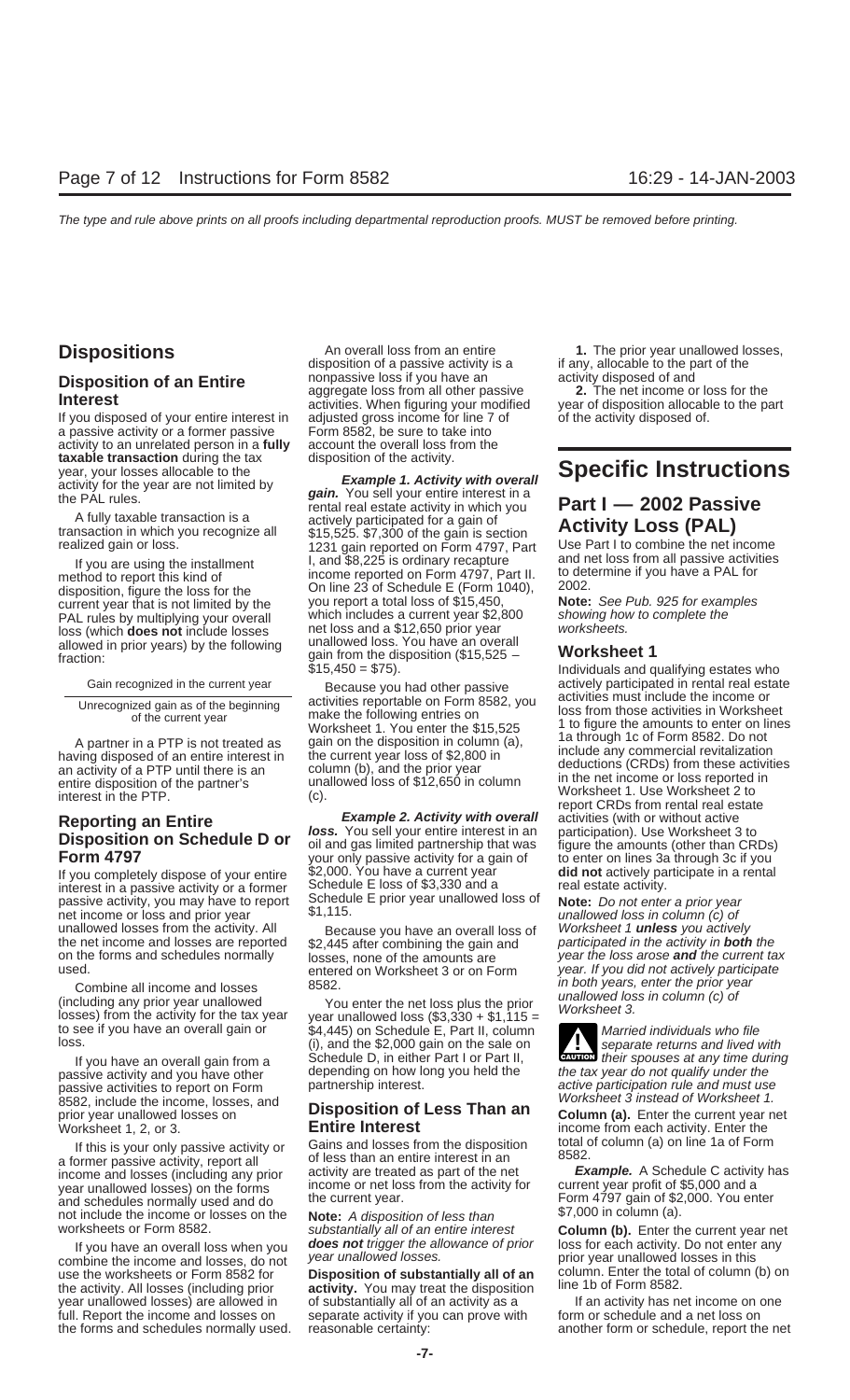amounts separately in columns (a) and **1.** Passive trade or business of the loss on line 1d or the loss on line (b) of Worksheet 1.  $\qquad \qquad$  activities,  $\qquad \qquad$  4).

\$1,000 on line 22 of Schedule E and a special allowance (other than CRDS returns who lived apart from their<br>current year Form 4797 loss of \$4,500. from these activities), and spouses at all times during the year<br>You enter

**Column (c).** Enter the prior year<br>
unallowed losses for each activity. You<br>
find these amounts on Worksheet 4,<br>
column (c), of your 2001 Form 8582.<br>
Enter the total of column (c) from your<br>
2002 Worksheet 1 on line 1c of

for each activity, and either enter the column (b) on line 3b of Form 8582.<br>
overall gain for the activity in column (d) (See the example in the instructions<br>
or enter the overall loss for the activity under column (b) of in column (e). Do not enter amounts beginning on page 7.)<br>
from columns (d) and (e) on Form **•** Any rental real estate loss allowed<br>
8582. These amounts will be used **Column (c).** Enter the unallowed under section 469(c)( 8582. These amounts will be used **Column (c).** Enter the unallowed under section 469(c)(7) to real estate when Form 8582 is completed to figure losses for the prior years for each vertissionals (defined under **Activitie** when Form 8582 is completed to figure losses for the prior years for each professionals (defined under **Activities**<br>the loss allowed for the current year. activity. You find these amounts on **That Are Not Passive Activitie** 

Use Worksheet 2 to figure the amounts<br>to enter on lines 2a and 2b for<br>commercial revitalization deductions<br>(CRD) from rental real estate activities<br>(CRD) from rental real estate activities<br>onlines and (e). Combine income<br>o

Instead, report these deductions as part

**Column (a).** Enter the current year **Participation** • The tuition and fees deduction.<br>CRD from each rental real estate Use Part II to figure the maximum **builde** in modified adjusted or

**Column (b).** Enter the unallowed<br>
CRDs from the prior year for each Enter all numbers in Part II as include any income that is treated as<br>
rental real estate activity. You can have positive amounts (that is greater than n rental real estate activity. You can have positive amounts (that is, greater than nonpassive income, such as overall a prior year unallowed CRD only if you zero).<br>have a fiscal year beginning in 2001 an activity or item of and ending in 2002. Enter the total of **Example.** Line 5 has a loss of the recharacterization of passive column (b) on line 2b of Form 8582.  $$42,000$  (reported as a positive income rules. When figuring mod

**Column (c).** Combine the amounts in amount) and line 9 is \$25,000. You adjusted gross income, any overall loss<br>columns (a) and (b) for each activity inter \$25,000 on line 10 (the smaller of from the entire disposition of

to enter on lines 3a through 3c for:

**Example.** A Schedule E rental **2.** Passive rental real estate<br>activity has current year income of activities that do not qualify for the **Line 6.** Married persons filing separate<br>\$1,000 on line 22 of Schedule E and a spec

**Columns (d) and (e).** Combine income **Column (b).** Enter the current year net amounts used to figure adjusted gross and losses in columns (a) through (c) loss for each activity. Enter the total of income except **do not**

Worksheet 4, column (c), of your 2001 page 2);<br>Form 8582. Enter the total of column **Worksheet 2** Form 8582. Enter the total of column Use Worksheet 2 to figure the amounts (c) from your 2002 Worksheet 3 on line <br>to enter on lines 2a and 2b for 3c of Form 8582.

(CRD) from rental real estate activities<br>
(see **Commercial revitalization** and losses in columns (a) through (c) 219 for contributions to IRAs and<br>
deduction (CRD) on page 4). Do not for each activity, and either enter the deduction (CRD) on page 4). Do not<br>
include:<br>
• Income or other deductions from the<br>
include:<br>
• Income or other deductions from the<br>
same activity, Instead, report any net<br>
inclumn (e). Do not eactivity in column (d)<br>
or

## participate.<br>
• CRDs from passive activities other **Part II — Special** • The exclusion of amounts received than rental real estate activities. than rental real real ender an employer's adoption<br>**Allowance for Rental** essistance program; of the net income or loss from the **Real Estate With Active** • The student loan interest deduction;<br> **Participation**<br> **Participation**<br> **Participation**

\$42,000 (reported as a positive income rules. When figuring modified<br>amount) and line 9 is \$25,000. You inconsitied gross income, any overall los

\$3,000, line 2c is zero, and line 3d has \$92,000, and you have taxable social<br>a gain of \$100. The combined loss on security benefits of \$5,500 on line 20b.<br>Use Worksheet 3 to figure the amounts line 4 is \$2,900. You enter

You enter \$1,000 in column (a) and **3.** Rental activities other than rental must enter \$75,000 on line 6 instead of You enter \$75,000 on line 6 instead of You enter \$75,000 on line 6 instead of  $\frac{1}{2}$  $(4,500)$  in column (b).  $\sim$  real estate activities.  $\sim$  \$150,000. Married persons filing  $\sim$  \$150,000. Married persons filing

2002 Worksheet 1 on line 1c of Form under column (a) for worksheet 1, on<br>8582. **Line 7.** To figure **modified adjusted**<br>2. **page 7. Line 7.** To figure **modified adjusted**<br>**2. page 7. page 7. page 1. page 1. page** 

**That Are Not Passive Activities on** 

- 
- 

CRD from each rental real estate<br>activity. Enter the total of column (a) on<br>line 2a of Form 8582.<br>Column (b). Enter the unallowed<br>callowed activity with active participation.<br>Column (b). Enter the unallowed<br>activity with a an activity or item of property subject to

Use Worksheet 3 to figure the amounts line 4 is \$2,900. You enter \$2,900 as a Your modified adjusted gross income is to enter the 4 is \$2,900. You enter \$2,900 as a Your modified adjusted gross income is to enter on line 5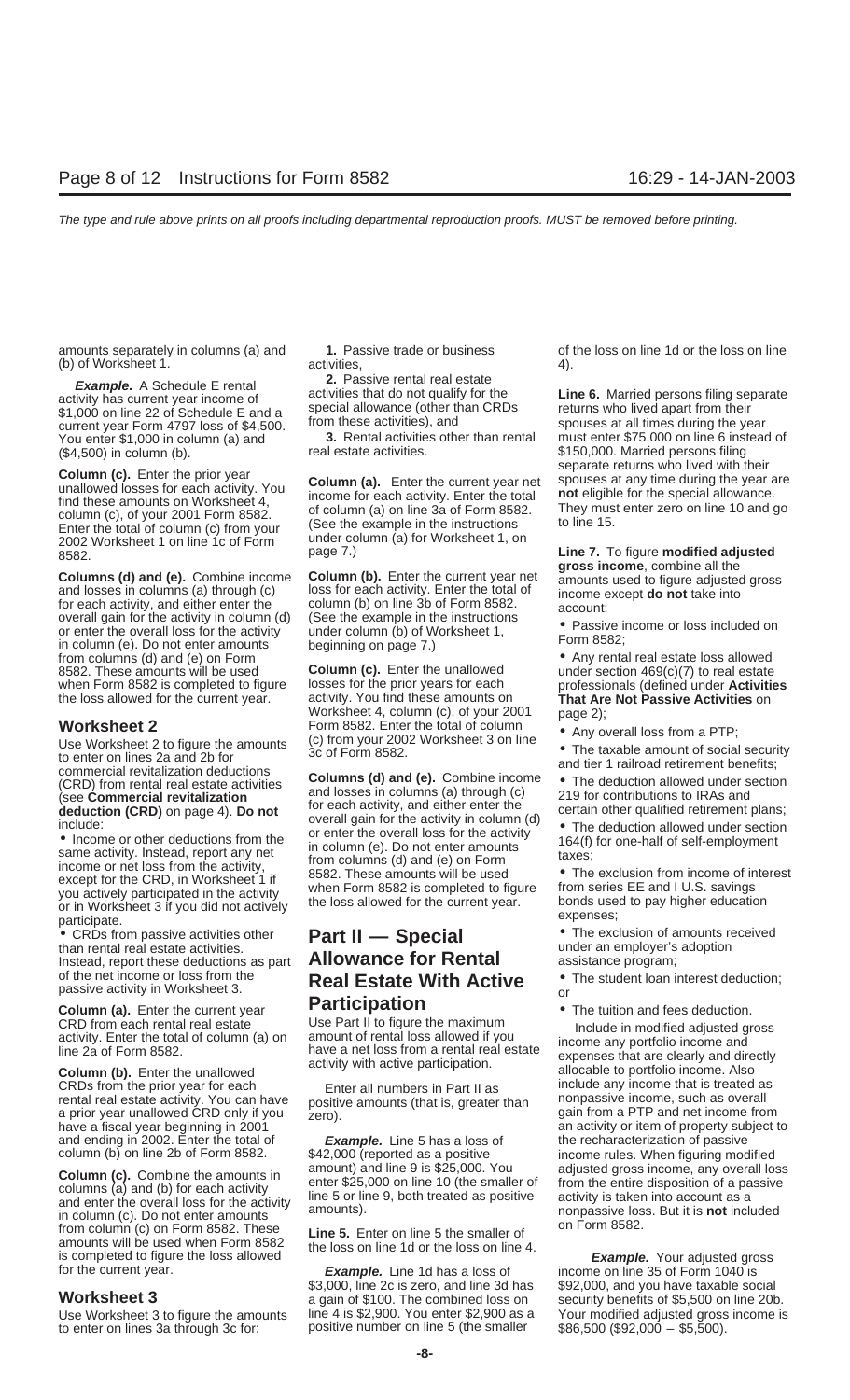**Line 9.** Do not enter more than Complete Worksheet 4 only if you show this information on an attached \$12,500 on line 9 if you are married entered an amount (other than zero) on statement.<br>filing a separate return and you and line 10 or 14 of Form 8582. Otherwise, column ta filing a separate return and you and line 10 or 14 of Form 8582. Otherwise, **Column (a).** Enter the overall loss from your spouse lived apart at all times skip Worksheet 4 and complete column (e) of Worksheet 1 or column your spouse lived apart at all times<br>
during the year. Married persons filing<br>
separate returns who lived with their<br>
separate returns who lived with their<br>
spouses at any time during the year are<br>
spouses at any time duri

# **Part III** — Special gains and losses, which must be in column (b) must equal 1.00.<br> **Allowance for** your return (and on Form 6781, if column (c). Multiply each ratio in your return (and on Form 6781, if line 14 of Form 8

positive amounts (that is, greater than 8582 among your rental real estate  $\frac{1}{2}$ 

Line 11. Enter \$12,500 (reduced by Fill you entered an amount on line 10, Line Star Column (e) or Worksheet 3.<br>the amount, if any, on line 10) on line list on Worksheet 4 all activities with an **Column (c) total is less th** the amount, if any, on line 10) on line is the strategy of the amount of the strategy of the amount, if any, on line overall loss in column (e) of **a column (c) total is less than column**<br>11 if you are married filing a return and you and your spouse lived<br>apart at all times during the year. <br>apart at all times during the year. Form and you and you spouse lived<br>
apart at all times during the year.<br>
Married persons filing separate returns<br>
who lived with their spouses at any time<br>
who lived with their spouses at any time<br>
who lived with their spou

those worksheets to figure the Worksheet 2. Column of Worksheet 4, Column of Worksheet 5, enter the name of unallowed loss to be carried forward In the first column of Worksheet 4, each activity and the form or schedule an and the allowed loss to report on your enter the name of each activity. In the forms and schedules for 2002. Second column, enter the form or the example for Worksheet 4. Identify

Worksheets 1 and 3, columns (d) and<br>
(e), show whether an activity had an<br>
overall gain or loss. Worksheet 2,<br>
column (c), shows the overall loss for<br>
CRDs from rental real estate activities.<br>
If you have activities that s in columns (a), (b), and (c) for those **Name of Activity Form or Schedule** the losses, if any, from column (e) of activities on the proper forms and Worksheet 3.

overall loss in column (e) of Worksheet  $\overline{a}$  by the total of all the losses in column<br>of a or column (c) of Worksheet 2 and the loss from an activity is reported in (a) and enter this ratio for each activity 1 or 3 or column (c) of Worksheet 2, The loss from an activity is reported in (a) and enter this ratio for each activity is reported in (a) and enter this ratio for each activity vou must allocate your allowed loss on The you must allocate your allowed loss on more than one place, identify both line total in the total of all the ratio<br>line 16 of Form 8582 to those activities locations in the second column (for must equal 1.00.<br>by completing by completing Worksheets 4, 5, and 6 or 7. **If you need additional space,** computation:

**POITTION CHATE:**<br>Revitalization collectibles gains and deductible column (c) must be the same as line 10<br>Deductione Fram Dentel *long-term losses and section 1202 gain* or line 14 of Form 8582. or line 14 of Form 8582. long-term losses and section 1202 gain **Deductions From Rental** on the sale of qualified small business **Column (c) total is the same as Real Estate Activities** stock. See the instructions for Schedule **column (a) total.** If the total losses in <br>D (Form 1040) for details, including the column (c) are the same as those in

Enter all numbers in Part III as allowance on line 10 or line 14 of Form allowed in full and are not carried over<br>sitive amounts (that is, greater than 8582 among your rental real estate bold or allowsheet 5, Complete Work

**Part IV — Total Losses** For the second worksheet, you either **Worksheet 5**<br>All asses Form 9582 or your own orbedule in the Complete Worksheet 5 if any activities **Allowed**<br> **Complete Worksheet 5 if any activities**<br>
Use Part IV to figure the amount of the<br>
PAL (as determined in Part I) allowed<br>
Form 8582 or your own schedule in the<br>
PAL (as determined in Part I) allowed<br>
FAL (as det

schedule number and line number on any deduction from Worksheet 2 on a<br>which the loss will be reported separate line (even if the amount is

| in columns $(a)$ , $(b)$ , and $(c)$ for those<br>activities on the proper forms and | <b>Name of Activity</b> | <b>Form or Schedule</b> | the losses, if any, from column (<br>Worksheet 3.                       |
|--------------------------------------------------------------------------------------|-------------------------|-------------------------|-------------------------------------------------------------------------|
| schedules.                                                                           | Activity X              | Sch E. line 27A         | <b>Column (b).</b> Divide each of the                                   |
| If you have activities that show an                                                  | <b>Activity Y</b>       | ISch E. line 27A        | individual losses shown in colun<br>hy the total of all the locase in a |

Use Part III to figure the maximum<br>
Use Part III to figure the maximum<br>
definitions of "collectibles gains and<br>
deductions allowed if you have a<br>
commercial revitalization deduction<br>
from a rental real estate activity.<br>
Us zero.) activities. activities and activities and activities have an overall activities have an overall election<br>
I ine 11 Enter \$12,500 (reduced by  $\bullet$  If you entered an amount on line 10, loss in column (e) of Worksheet

**Worksheets 1, 2, and 3** which the loss will be reported. Separate line (even if the amount is a which the loss will be reported. Separate line (even if the amount is which the loss will be reported.

Activity Y Sch E, line 27A individual losses shown in column (a) If you have activities that show an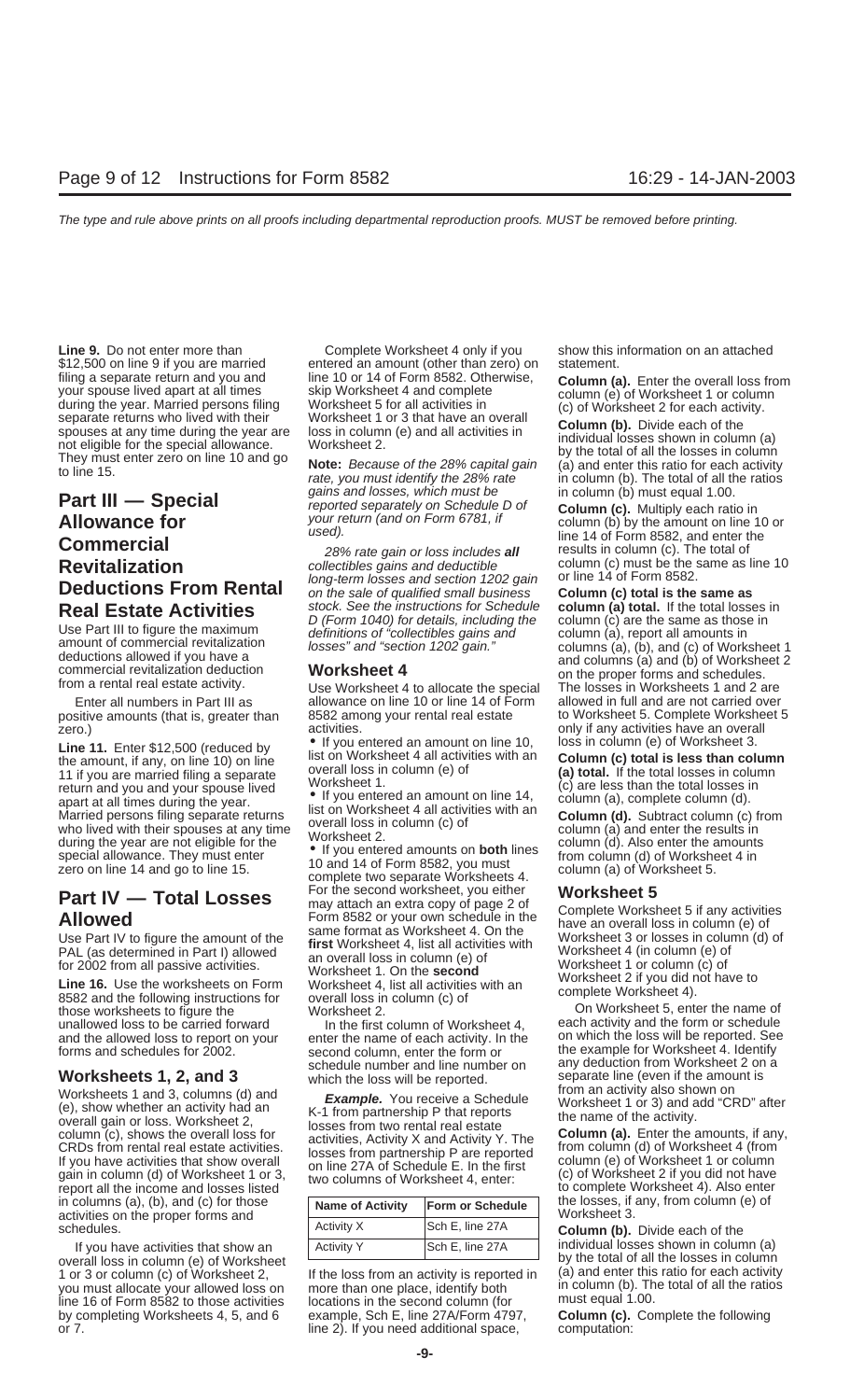| A. Enter as a positive amount line 4 of<br>Form 8582 |  |
|------------------------------------------------------|--|
| <b>B.</b> Add lines 10 and 14 of Form 8582           |  |
| C. Cubtract line D from line A                       |  |

more transactions that are reported on rate losses and non-28%-rate losses)), activity from column (a) of Worksheet 1 the same form or schedule but must be  $E$ , and F. same form or schedule but must be  $E$ , and F.

and part of it is from a Schedule E prior<br>year unallowed loss.<br>Schedule D). On Worksheet 7 enter the form or  $\frac{1040}{2000}$ .

and line number on which the loss is<br>
reported. See the example for<br>
Worksheet 4. Identify each CRD from<br>
Worksheet 5 on a separate line and<br>
Worksheet 5 on a separate line and<br>
Line 1a, column (a). Enter the net loss unal

the prior year unallowed loss for the the state of the state activity. Figure this amount by adding loss and a Schedule D non-28%-rate worksheet 5 activity. Figure this amount by adding loss and a Schedule D non-28%-rate W the losses in columns (b) and (c) of loss, see the example on this pa<br>Worksheets 1 and 3 or enter the loss before completing Worksheet 7. Worksheets 1 and 3 or enter the loss before completing Worksheet 7. \$3,130 (line 4 of Form 8582 (\$3,130)

column (c) of Worksheet 5 for the loss on line 1a, column (a).<br>activity. These are your **unallowed** Example. You enter a prior year

**Column (c).** Divide each of the losses the forms and schedules. **Column (c).** Divide each of the losses the forms and schedules.

Use Worksheet 7 for any activity listed be 1.00.<br>in Worksheet 5 that has losses that are **Column (d).** Multiply the unallowed • 28% rate loss: .25 x \$3,130 =

28% rate and non-28%-rate capital<br>losses reported in Part II of Schedule

All activity.<br>Also use Worksheet 7 instead of forms, schedules, and parts are: you use must show the losses from this<br>2) you use must show the losses from this are: you use must show the losses from this orksheet 6 for any Worksheet 6 for any activity with two or • Schedules C, D (Parts I and II (28% column and the income, if any, for that more transactions that are reported on rate losses and non-28%-rate losses)), activity from column (a)

separately identified for tax purposes;<br>for example, capital losses that are in Schedule D, Part I or Part II, for each **1040) Transactions.** The taxpayer had<br>28% rate losses and those that are not.<br>**Worksheet 6 Workshee** 

Use Worksheet 6 for any activity listed<br>
in Worksheet 5 if all the loss from that<br>
activity is reported on one form or<br>
schedule.<br> **Example.** Use Worksheet 6 if all<br>
the loss trom some or more different that the same copy

On Worksheet 6, enter the name of On Worksheet 7, enter the form or  $1040$ .<br>
each activity and the form or schedule and line number on the dotted Worksheet 3 each activity and the form or schedule ine above each line 1a (

Worksheet 5 on a separate line and **Line 1a, column (a).** Enter the net loss add "CRD" after the name of the plus any prior year unallowed loss from activity.<br>
the activity that is reported on the same of \$870 (current year net income of<br> **Column (a)** Est soch activity orthoror form or, in the case of Schedule D and \$1,100 less a current year long-term

from column (c) of Worksheet 2. **Line 1b, column (a).** Enter any net less the sum of lines 10 and 14 of Form<br>Column (b) For each activity entered income from the activity that is reported 8582 (-0-) x 100%). All of the \$23 **Column (b).** For each activity entered income from the activity that is reported  $8582$  (-0-) x 100%). All consider the amount from the same form or schedule as the is allowed for Activity II.<br>column (c) of Worksheet 5 f

activity. These are your **unallowed** Example. You enter a prior year worksheet 7 is used to figure the<br>losses for 2002. Keep a record of unallowed loss from Form 4797, Part I, portion of the unallowed loss<br>these amounts so these amounts so the losses can be  $\frac{1}{2}$  on line 1a. If the activity has a current attributable to the 28% rate loss and used to figure your PAL next year. year Form 4797, Part I, gain, enter the  $\frac{1}{2}$  the portion **Column (c).** Subtract column (b) from gain on line 1b, column (a). If the non-28%-rate loss.<br>
column (a) These are your **allowed** activity does not have a Form 4797,

See the forms and schedules listed<br>
under How To Report Allowed<br>
Losses on page 11. Also, see Pub.<br>
1. Also, see Pub.<br>
1. Also, see Pub.<br>
1. Column (a), is more than line 1a,<br>
column (a), is more than line 1a,<br>
column (a), Secolumn (a), enter zero in column (b). Insees is figured as follows. \$1,000/<br>report passive income and losses on **Column (c).** Divide each of the losses \$4,000 = .25. \$3,000/\$4,000 = .75. entered in column (b) by the total of Each of these ratios is multiplied by the column (b) and enter the ratio in this unallowed loss for Activity I, shown in **Worksheet 7** column. The total of this column must column (c) of Worksheet 5 (\$3,130).

in Worksheet 5 that has losses that are **Column (d).** Multiply the unallowed • 28% rate reported on two or more different forms loss for this activity, found in Worksheet \$782.50. loss for this activity, found in Worksheet

and schedules or different parts of the 5, column (c), by each ratio in column<br>same form or schedule (for example, (c) of Worksheet 7. If zero is entered in<br>28% rate and non-28%-rate capital column (b) of Worksheet 7, also losses reported in Part II of Schedule zero for that form or schedule in column **C.** Subtract line **B** from line**<sup>A</sup>** ...... D). Worksheet 7 allocates the loss (d).

Multiply each ratio in column (b) by<br>the amount on line C above, and enter<br>the result in column (c).<br>the result in column (c).<br>If you have losses from any activity<br>that are reported on two or more<br>different forms or schedu

\$1,000). Activity II has an overall gain<br>of \$870 (current year net income of **Column (a).** For each activity entered<br>
in Worksheet 6, enter the net loss plus<br>
the prior year unallowed loss for the the series of Schedule D 28% rate the same part.<br>
If you have a Schedule D 28% rate 8582 shows an allo

Column (a). These are your **allowed**<br> **Column (a).** The loss attributable to the 28% rate<br> **Column (a).** The loss attributable to the 28% rate<br> **Column (a).** The loss attributable to the 28% rate<br> **Column (a).** The loss at unallowed loss for Activity I, shown in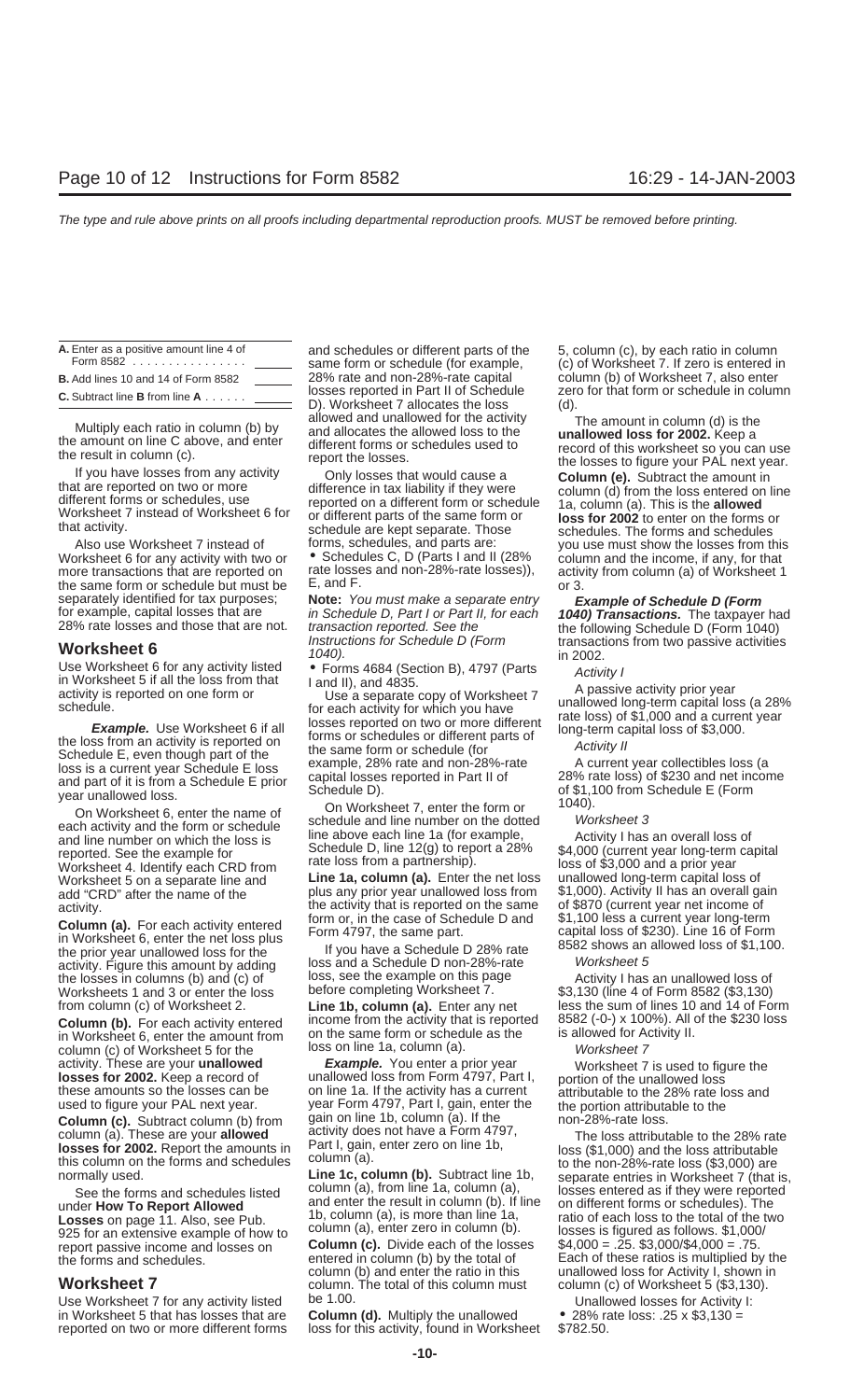losses in columns (b) and (c) of the See Schedule D and Form 4797 or schedules normally used. To the left Worksheets 1 and 3 and all the See Schedule D and Form 4797 of each entry space, enter "Entire deductions in columns

Line 16 is the same as the total of profit for the year and prior year and to the left of each entry space, **lines 1b, 1c, 2a, 2b, 3b, and 3c.** In unallowed losses will have net profit on enter "Entire disposition of passive this case also, all the losses in columns line 22 and the allowed loss on line 23. activity." (b) and (c) of Worksheets 1 and 3 and The allowed loss on line 23 will include all the deductions in columns (a) and the loss allowed to the extent of the net all the deductions in columns (a) and the loss allowed to the extent of the net **Publicly Traded**<br>
(b) of Worksheet 2 are allowed in full. profit. Line 24 of Schedule E will show **Partnerships (PTPs)** Report the income and losses in **Particular interprofit and line 25 will show Particular Ships (PIPS)**<br>
Particular columns (a), (b), and (c) of Worksheets total losses allowed (both passive and APTP is a partnership whos columns (a), (b), and (c) of Worksheets total losses allowed (both passive and A PTP is a partnership whose interests<br>1 and 3 and deductions in columns (a) nonpassive). Line 26 will show the total are traded on an establis and (b) of Worksheet 2 on the forms market or loss. market or are readily tradable on a net profit or loss. market or are readily tradable on a net profit or loss. The market or are readily tradable on a net profit or loss

**Losses allowed in column (c) of** reportable on Schedule E, Part II, if a person stands ready to make a **Worksheet 6.** The amounts in column includes any self-charged interest market in the interest. An interest is includes any self-charged interest market in the interest of c) of Worksheet 6 are the losses or income and ded (c) of Worksheet 6 are the losses or income and deductions treated as incorted as readily tradable if the interest deductions allowed for 2002 for the passive activity income and deductions. In present as deductions allowe activities listed in that worksheet. brokers or dealers, who are making a set of the Schedule D and Form 4797 Report the loss allowed from column  $(c)$  instructions on this page if you also had market in the interest. of Worksheet 6 and the income, if any passive gains or losses from the sale of  $\tau_{\text{the} \text{ substantial}}$ of Worksheet 6 and the income, if any, passive gains or losses from the sale of The substantial equivalent of a<br>for that activity, from column (a) of assets or of an interest in a passive secondary market exists if there i

activity listed in that worksheet. Report complete Form 4684 and follow the exchange interests. Similarly, the

• Non-28%-rate loss: .75 x \$3,130 = the losses allowed from column (e) of instructions for that form for where to \$2,347.50. Worksheet 7 and the income, if any, for report the gain.<br>Allowed losses for Activity I: that activity, from column (a) of the the that activity of the the report the v

massive income and losses on the the passive activity. The activity also has a<br>forms and schedules.<br>
Form 4797 gain of \$2,500 and a prior<br>
year unallowed School. The loss dispued C loss of your interest in a passive activi

deductions in columns (a) and (b) of instructions on this page if you also had disposition of passive activity."<br>Worksheet 2 are allowed in full. Report passive gains and losses from the sale **Entire disposition with an ov** 

nonpassive). Line 26 will show the total

and schedules normally used.<br> **Schedule E, Parts II and III.** Any net **Secondary market (or its substantial**<br> **Columns (a) and (c) of Worksheet 4** income shown on your Schedule K-1 equivalent).<br>
The same **amount.** In this Worksheet 1 and the deductions in any losses allowed include the loss allowed volume of transactions. It also includes columns (a) and (b) of Worksheet 2 on the extent of any net income from the any over-the-counter market

**Worksheet 7.** The amounts in column unchanged. It was used on Form 8582 or exchange interests through a public (e) of Worksheet 7 are the losses or to determine allowable PALs. If you do means of obtaining or providing (e) of Worksheet 7 are the losses or to determine allowable PALs. If you do means of obtaining or providing deductions allowed for 2002 for the not have passive losses on Form 4684, information on offers to buy, sell, or not have passive losses on Form 4684,

Allowed losses for Activity l:<br>
• 28% rate loss: \$1,000 - \$782.50 = Worksheet 1 or 3, on the forms or<br>
\$217.50.<br>
• Non-28%-rate loss: \$3,000 - Schedules normally used.<br>
• Non-28%-rate loss: \$3,000 - Schedules C and F, and

The total loss allowed for Activity I<br>
(\$870) is entered in column (f), Part II,<br>
Schedule D (Form 1040), and the 28%<br>
Schedule D (Form 1040), and the 28%<br>
Schedule D and Form 4797. If you<br>
(g). Keep a record of the unallo

Worksheet 2 are allowed in full. Report passive gains and losses from the sale<br>the income and losses in columns (a), of assets or of an interest in a passive<br>(b), and (c) of Worksheets 1 and 3 and activity.<br>deductions in c

is regularly quoted by persons, such as

**Losses allowed in column (e) of** activity gain from Form 4684 is regular, and ongoing opportunity to sell